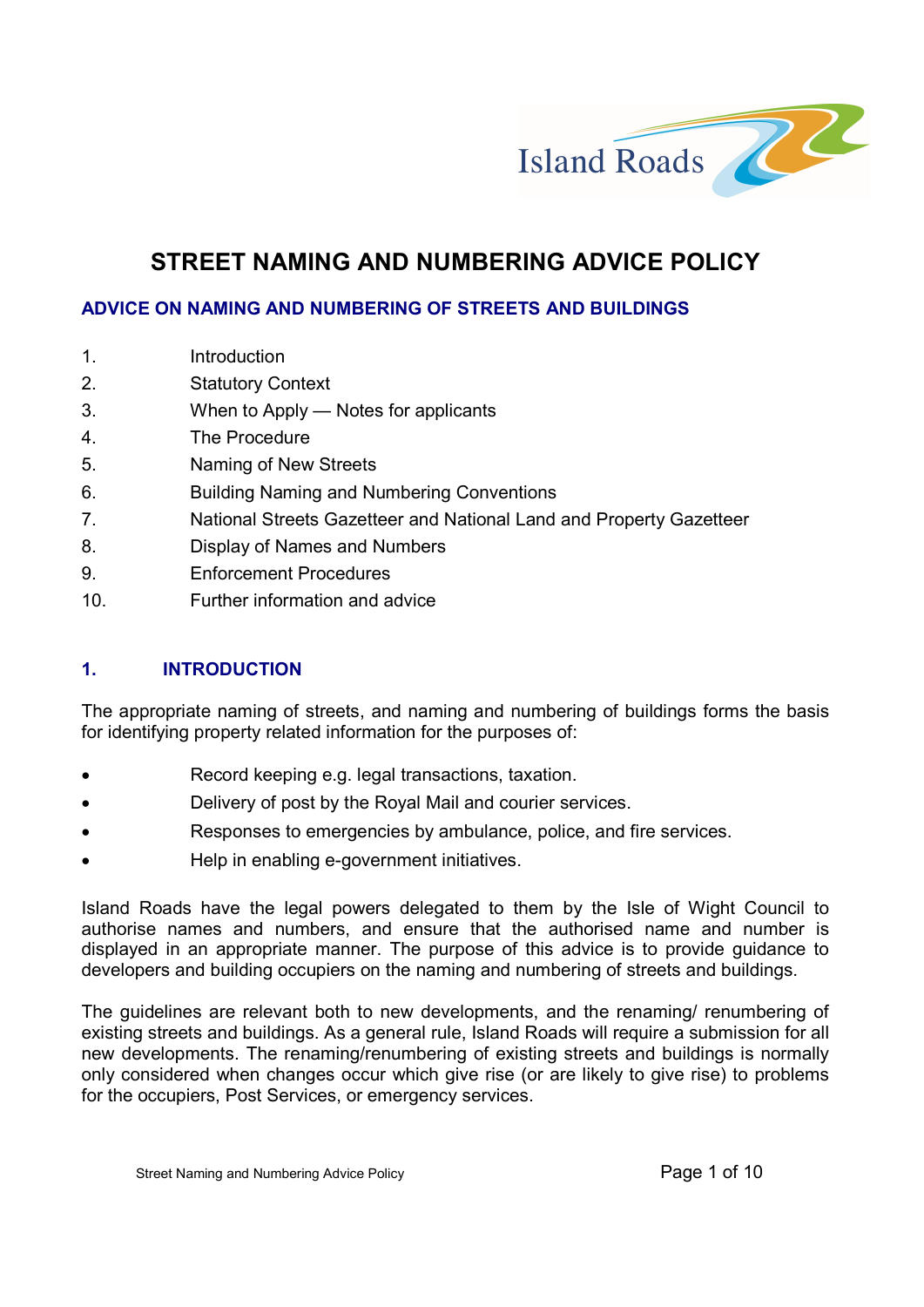# 2. STATUTORY CONTEXT

The Isle of Wight Council is the street naming and numbering authority but has delegated this function to Island Roads to carry out on its behalf. All proposals for new street names/changes of name in the district must, by law, now be sent to Island Roads for approval prior to being brought into use.

There are two principal pieces of legislation that apply to the Naming and Numbering of Streets and Buildings:

- Town Improvement Clause Act 1847; Sections 64 & 65
- Public Health Act 1925; Section 17

This function includes for the enforcement of:

 Erection of street name plates by applicant(s) / developer(s) in accordance with an approved specification i.e.

#### 89mm Kindersley lettering – 150mm-deep plate, die pressed' on 1.25m recycled posts

• and ensuring that the numbers / names of buildings are securely attached and clearly displayed by the developer / owners in accordance with the official address allocated by this office.

# 3. WHEN TO APPLY - GUIDANCE FOR APPLICANTS

It should be noted that the above procedure can be a lengthy one. It is therefore advisable to consult Island Roads at the earliest possible stage of a proposal, preferably before building work commences, and ideally before an unofficial name has been marketed or legal documentation drafted.

If an application is submitted to Island Roads at a late stage and is subsequently rejected, numerous problems can arise, especially if purchasers have bought properties marketed under an unapproved name.

It is therefore advisable to be cautious in the use of the names for marketing purposes if the name has not been authorised. It should be pointed out in the literature distributed to prospective purchasers, for example, that marketing names are subject to approval and thus to possible change.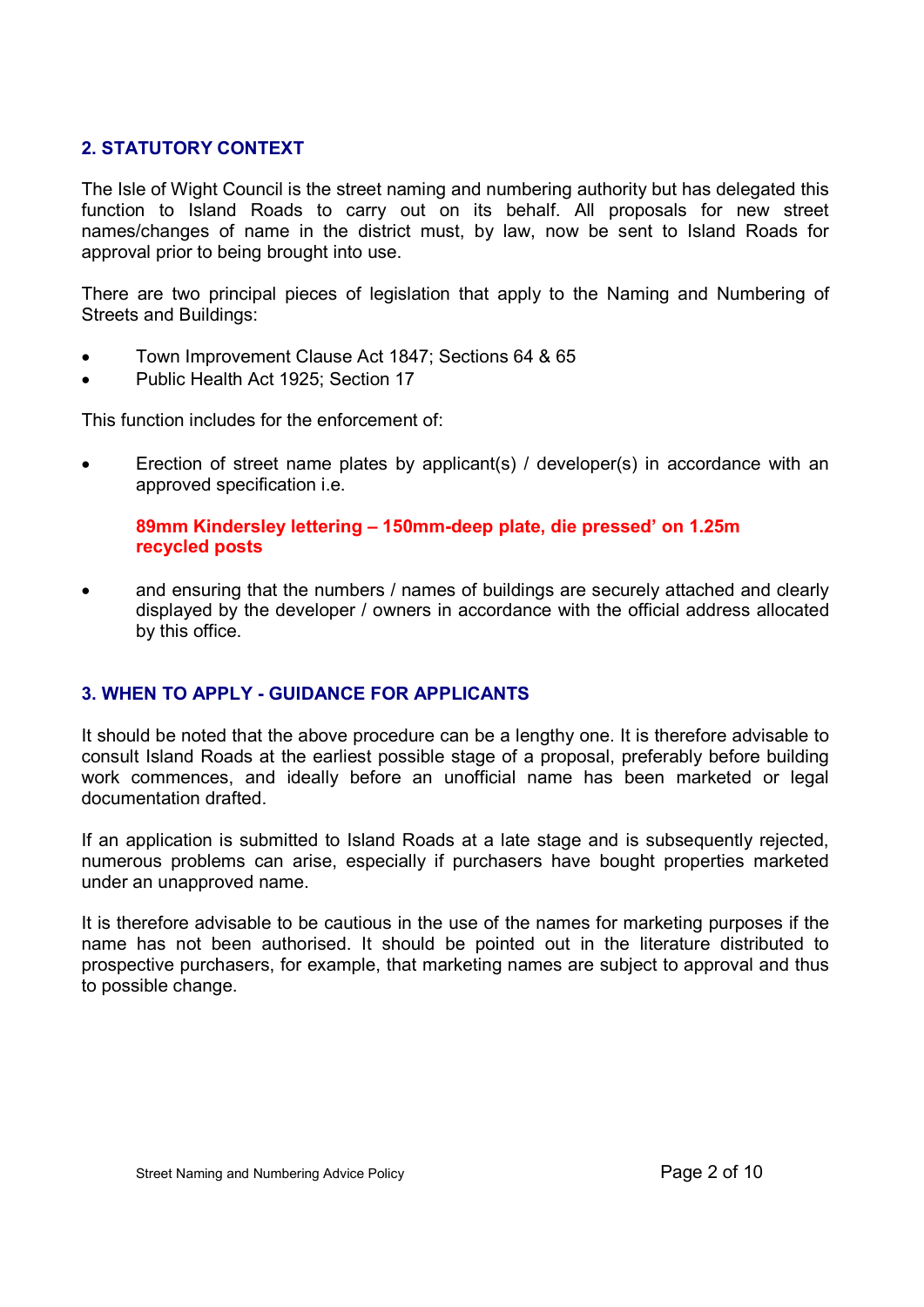# 4. THE PROCEDURE

On receipt of an application for a new street / building name, Island Roads check to ensure that the proposal:

- does not duplicate existing names (and numbers), and
- is in accordance with general naming conventions, street naming conventions, and building
- naming and numbering conventions (as set out below).
- For requests that involve the naming of streets or buildings, Island Roads will then consult the following authorities:
- Royal Mail;
- Parish Councils
- Other relevant Council Departments;

Under normal circumstances Island Roads will not consult in instances where the application is solely for the numbering/naming of a single building. However, there are occasionally instances (for example cases of renumbering or where locations of main entrances are changed from one street to another) where Island Roads would wish to consult to ensure that no problems would subsequently arise.

If any of the above services object to the name(s) proposed, then the applicant is invited to submit alternatives.

The Public Health Act 1925 Section 17 states that the urban authority has one month to object to street name suggestions. Where the urban authority serves a notice of objection under this section, the person proposing to name the street may, within 21 days after the service of the notice, appeal against the objection to a petty sessional court.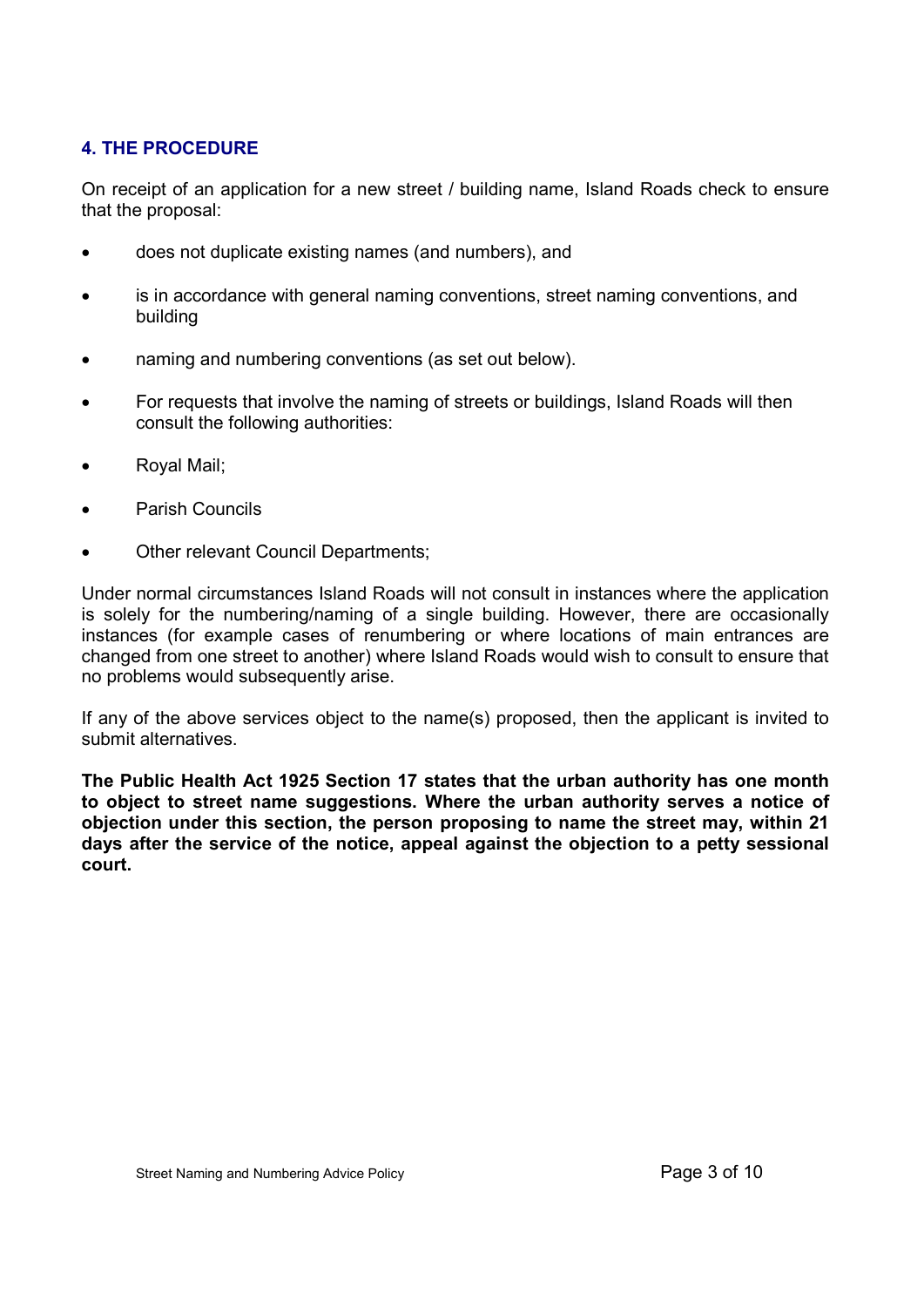## 5. NAMING OF NEW STREETS

#### Naming of new streets is carried out under Section 17 Public Health Act 1925

When a new housing development is built, the responsibility for naming new streets rests with Island Roads who have an approved policy for road naming which should be:-

- The name(s) should have a proven historical connection to the land intended for development.
- It will not be a persons name unless there is a historical connection to the land intended for development. The person must be deceased.
- The names will not be the same or similar to any existing names in the area.
- If the development contains a new network of streets a theme may be chosen, taking care not to repeat the theme elsewhere.
- If no suitable historical name can be found to the land then adjacent areas may be utilized.

Suggestions for road names may be submitted by the developer for consideration.

To prevent new road names which are close to, and may conflict with those in adjoining towns, Royal Mail will be consulted.

The emergency services prefer this method for naming new roads as they then know there is only one road with that name within the area.

Developers or interested parties wishing to consult Island Roads with suggestions for road names should contact the Searches Officer in the first instance on 01983 822440 or email info@islandroads.com

## STREET NAMING CONVENTIONS

- 1. Street names should not be difficult to pronounce or awkward to spell. In general, words of more than three syllables should be avoided and precludes the use of two words except in special cases.
- 2. Avoid aesthetically unsuitable names such as Gaswork Road, Tip House, Coalpit Lane, or names capable of deliberate misinterpretation like Hoare Road, Typple Avenue, Quare Street, etc.
- 3. Preferably no street or building name should start with 'The'.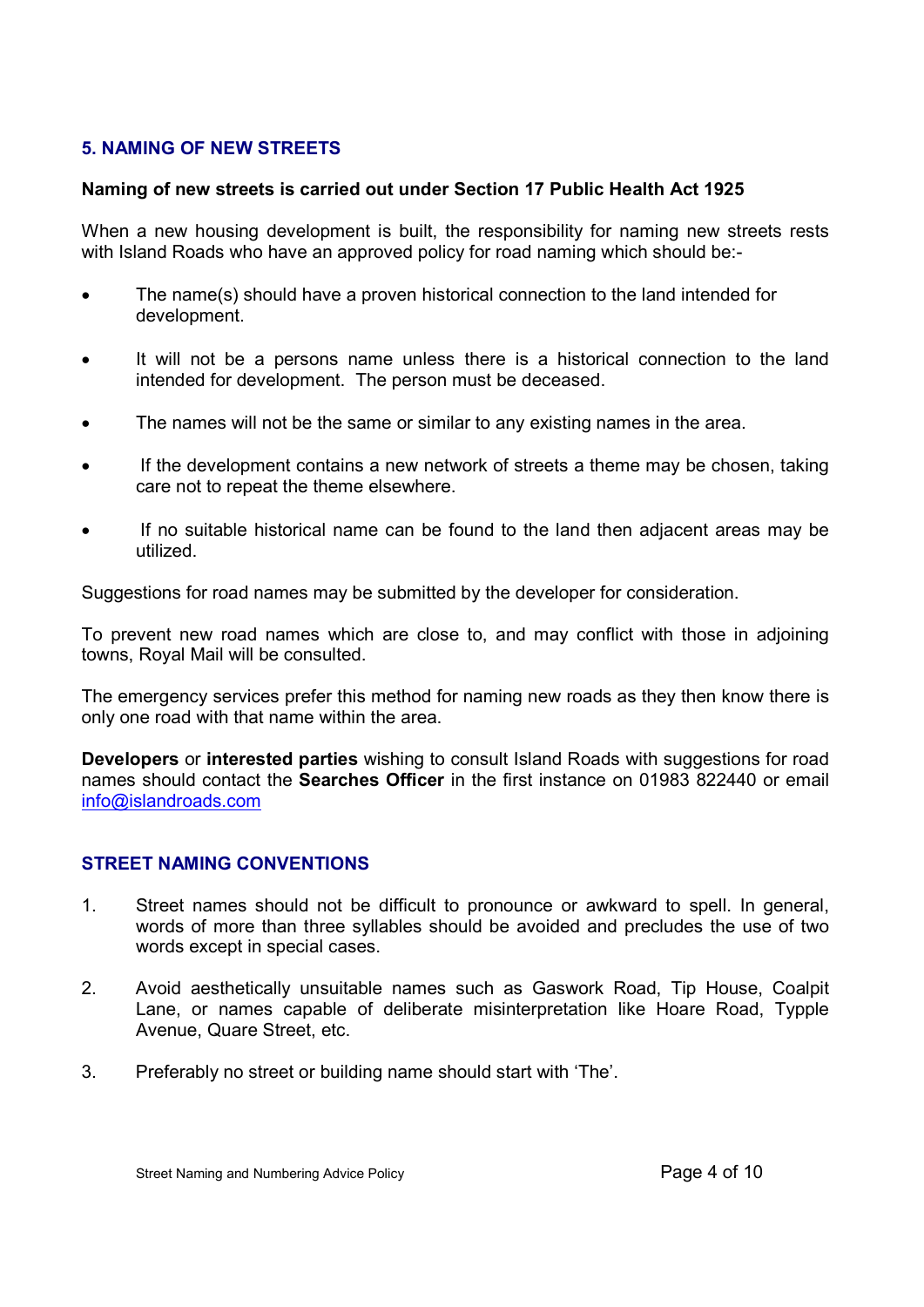- 4. Subsidiary names (i.e. a row of buildings within an already named road being called '…….Terrace') should not be used.
- 5. All new street names should end with one of the following suffixes:
- Street [For any road]
- Road [For major roads]
- Way
- Avenue
- **Drive**
- **Grove**
- Lane
- Gardens (Subject to there being no confusion with any local open space)
- Place
- Crescent For a crescent-shaped road
- Close For a cul-de-sac only
- Square For a square only
- Hill For a hillside road only
- Terrace For a terrace of houses (provided it is not a subsidiary name).
- Vale
- Dene [For residential roads only]
- Rise [For exceptional use]
- Mead

Suffixes needing careful consideration as it may give a false impression of location:

End, Court, Cross, Side, View, Wharf, Walk, Park, Meadow.

(All these words can, of course be incorporated in a street name provided it terminates with an appropriate suffix (i.e. Mile End Road).)

Exceptions: Single or dual names without suffixes in appropriate places (i.e. Broadway – for Major roads only).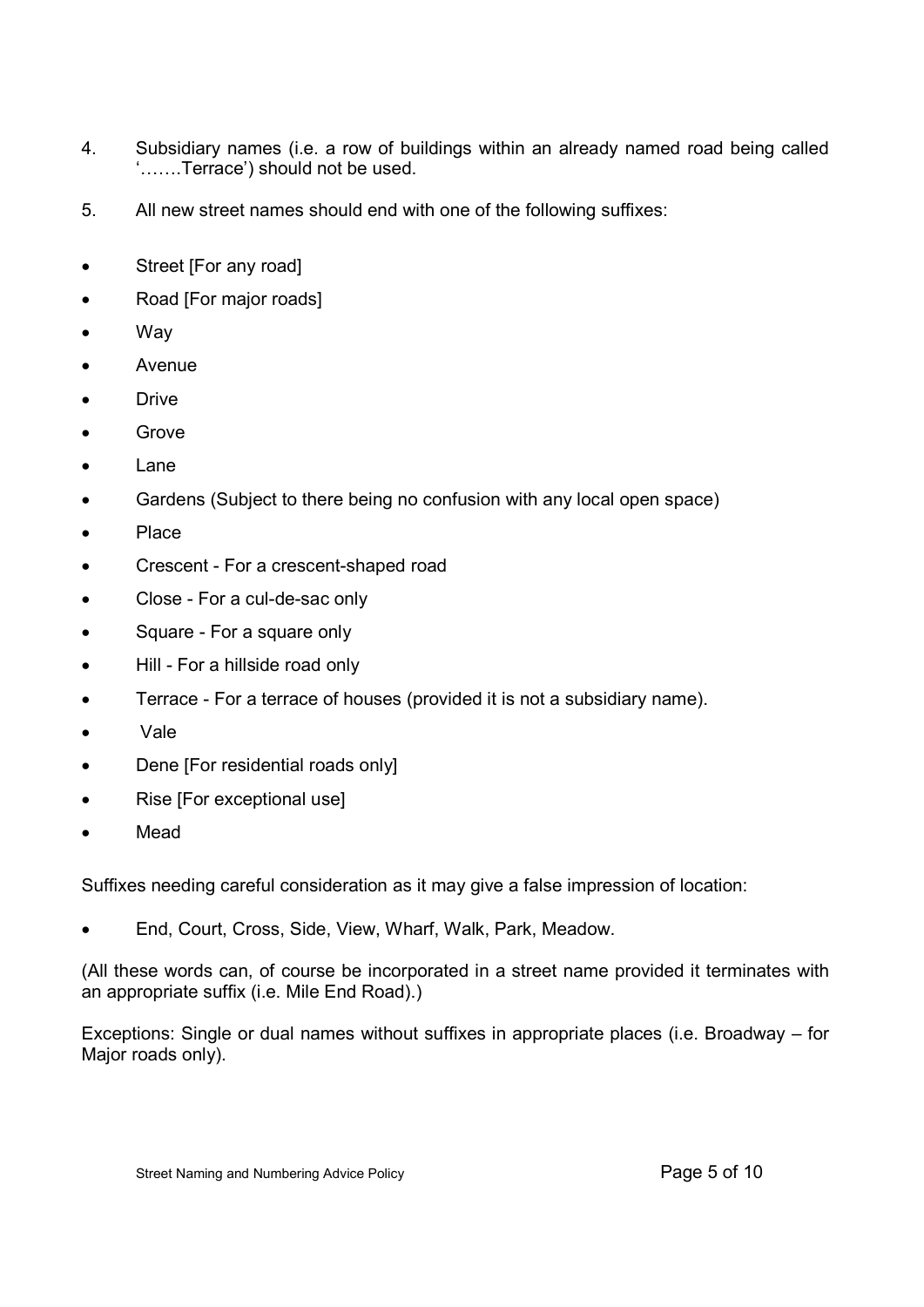All new pedestrian ways should end in with one of the following suffixes:

- **Walk**
- Path
- **Way**

The use of the North, South, East or West (as in Alfred Road North and Alfred Road South) is generally not acceptable when the road is in two separate parts with no vehicular access between the two. In such a case one half should be completely renamed.

Avoid having two phonetically similar names within a postal area and, if possible within the district, i.e. Alfred Road and Alfred Close or Churchill Road and Birchill Road.

## 6. BUILDING NAMING AND NUMBERING CONVENTIONS

#### Postal Numbering

#### Postal numbering is carried out under Sections 64 & 65 of the Towns Improvement Clauses Act 1847

Island Roads is responsible for the numbering of new properties. Numbers are allocated to enable easy and rapid location of buildings by both routine and emergency callers, on the following basis:

- Island Roads would prefer to see a house number chosen but where this is not practical house names are issued.
- Where properties have a name and no number, Island Roads does have the power to create numbering schemes and make residents use house numbers.
- Emergency services prefer a numbering system.
- Any change of number / name of a property can only be authorised by Island Roads.
- Royal Mail and all statutory undertakers i.e. Electricity, Gas, Water and Telephone together with the Emergency Services, Land Registry, Electoral Registration, and the Council Tax Section are then advised of the new addresses.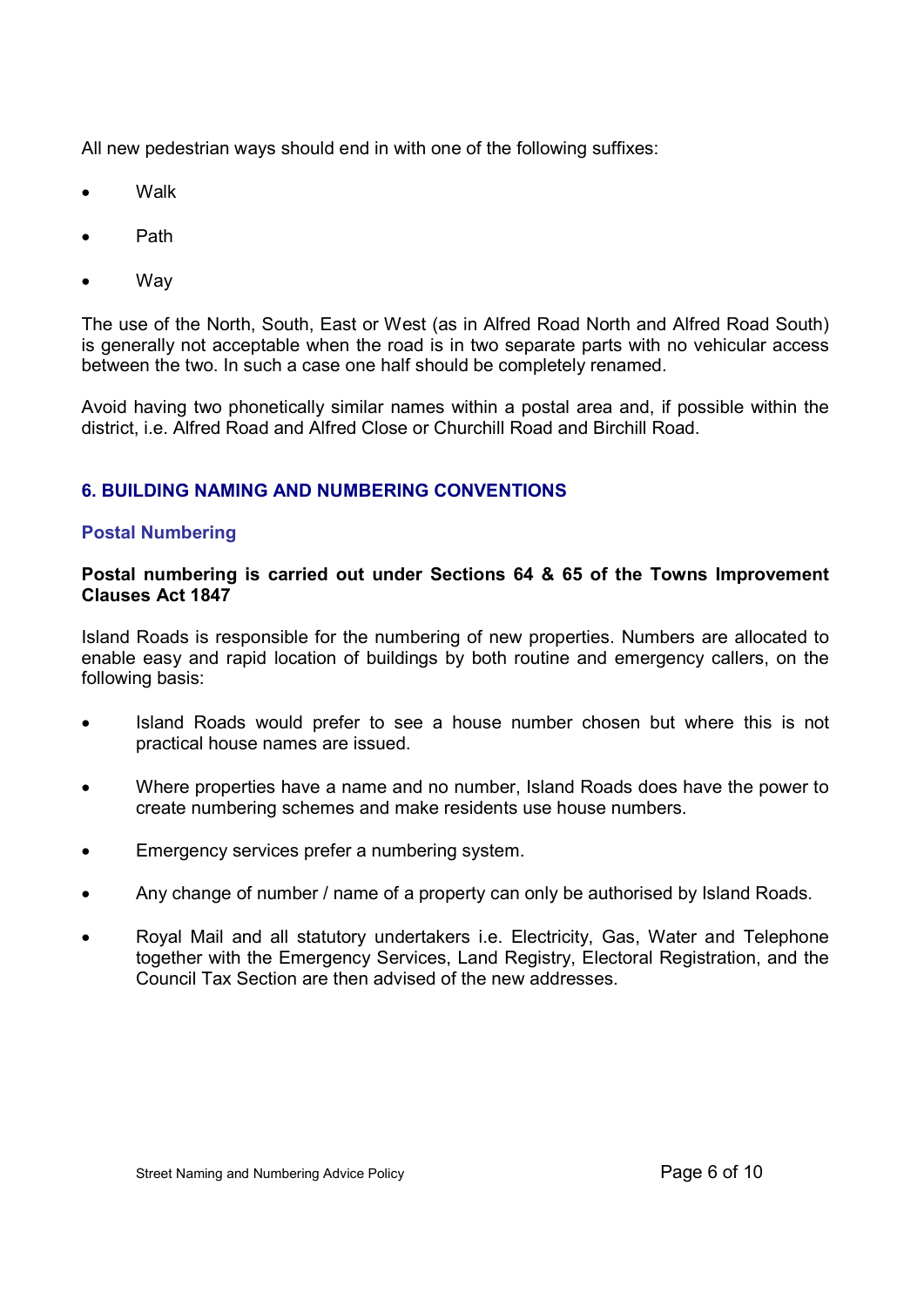#### UNDER NO CIRCUMSTANCES MUST A DEVELOPER ALLOCATE NUMBERING AS PART OF THEIR MARKETING STRATEGY, IT CAN ONLY BE ISLAND ROADS WHO ISSUES THE FORMAL POSTAL NUMBER.

Numbering sequences can be attributed in many different ways but the most popular are:

- As you enter a development it should be odds on left, evens on right
- If a small development, they can be numbered consecutively e.g. 1- 8.
- If one or more dwellings are built between two others usually a suffix of "a" "b" "c" etc.is added to the number
- Blocks of flats and apartments may be given a NAME with each dwelling and be numbered consecutively
- All new block names should end with one of the following suffixes:
	- **House**
	- **Lodge**
	- **Court residential only.**
	- **Point high block residential only.**
	- **Tower high block offices or residential.**
- There should be no sanction given to the avoidance of any numbers i.e. 13 etc. and a proper sequence should be maintained.
- Buildings (including those on corner sites) are numbered according to the street in which the main entrance is to be found and the manipulation of numbering in order to secure a 'prestige' address or to avoid an address, which is thought to have undesired associations, should not be sanctioned.
- Short cul-de-sac usually has consecutive numbering whilst through roads and longer cul-de-sac has an odds and evens scheme ascending away from the town centre.

#### House Names

The allocation of a house name may be permitted but where a numbering scheme is in place a name would be an addition to that number and not a replacement (an alias). There is no charge to give your house an alias. We will inform Royal Mail of the property name but it will not form part of your official address.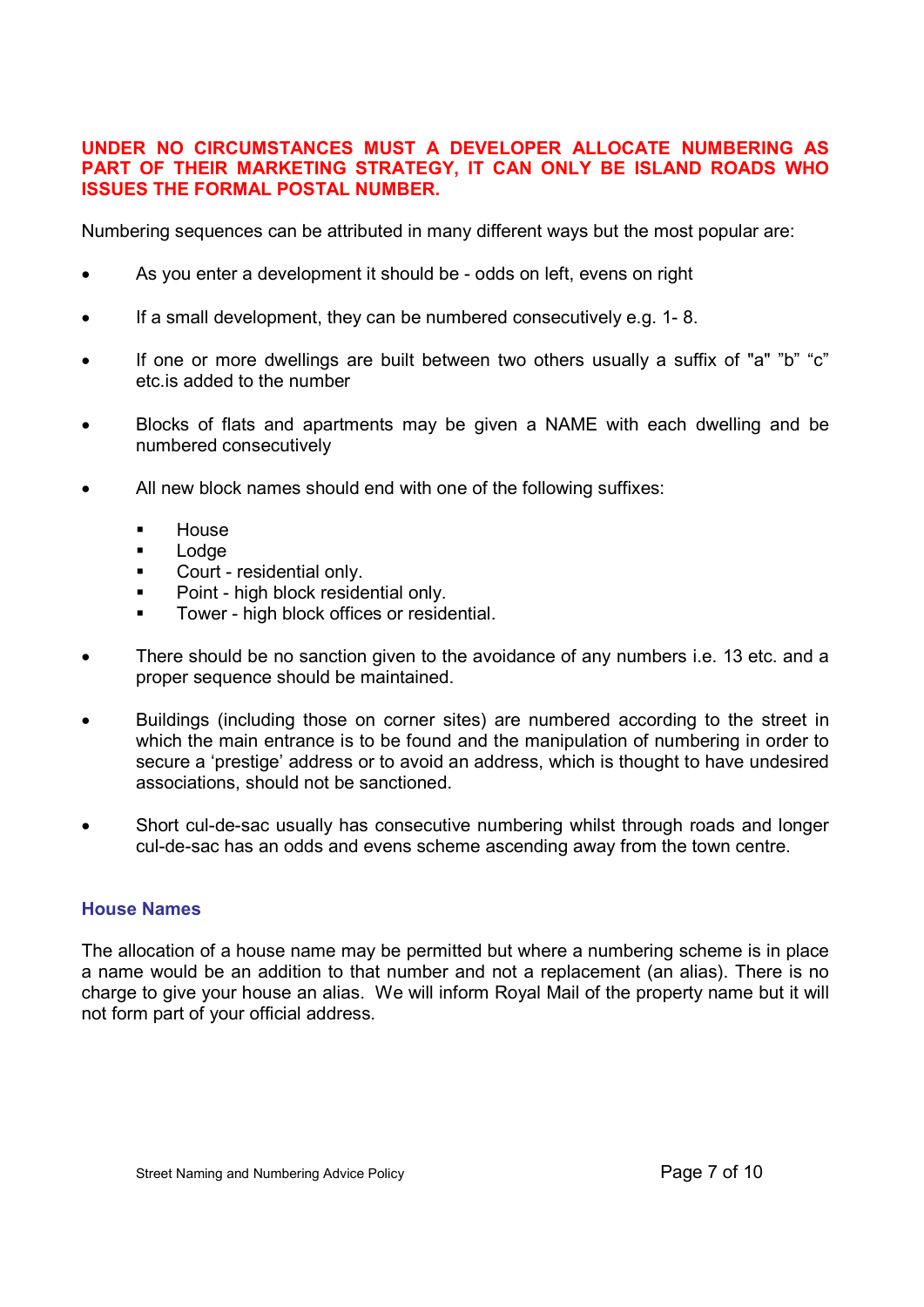Please note that the original number should always be displayed on the property, and quoted within an address on all correspondence, for example:

Property Name 99 Any Street ANY TOWN Post code

When considering a name for your property contact Island Roads to find out if the preferred name is already in use in the immediate area.

#### Post Code

Having established the address up to the postal town we then consult the Royal Mail, which is responsible for allocation of the full postcode and having received that we inform the developer or householder as appropriate.

In the case of developments in existing roads where no new street name is required, or in existing roads where there are no street numbers, the owner in consultation with Island Roads may be allowed to choose the house name.

## 7. NATIONAL STREET GAZETTEER (NSG), AND NATIONAL LAND AND PROPERTY GAZETTEER (NLPG)

Island Roads is responsible for maintaining information relating to the authority in both the National Street Gazetteer (NSG), and National Land and Property Gazetteer (NLPG). Both the NSG and NLPG will be updated to include relevant authorisations made by the Council for both street naming, and building naming and numbering. The entries to the NSG and NLPG will be made in accordance with British Standard 7666; "Spatial data-sets for geographical referencing". The relevant NLPG ref. is included in the authorisation. It is important to maintain this standard and so attention to detail with regards to spelling etc. is of paramount importance.

## 8. THE DISPLAY OF NAMES AND NUMBERS

The regulations made require numbers and names to be displayed in an appropriate manner. This was introduced to ensure that buildings are clearly identified for the convenience of the public, and in order that the emergency services may attend and react efficiently when called to an accident or other incident.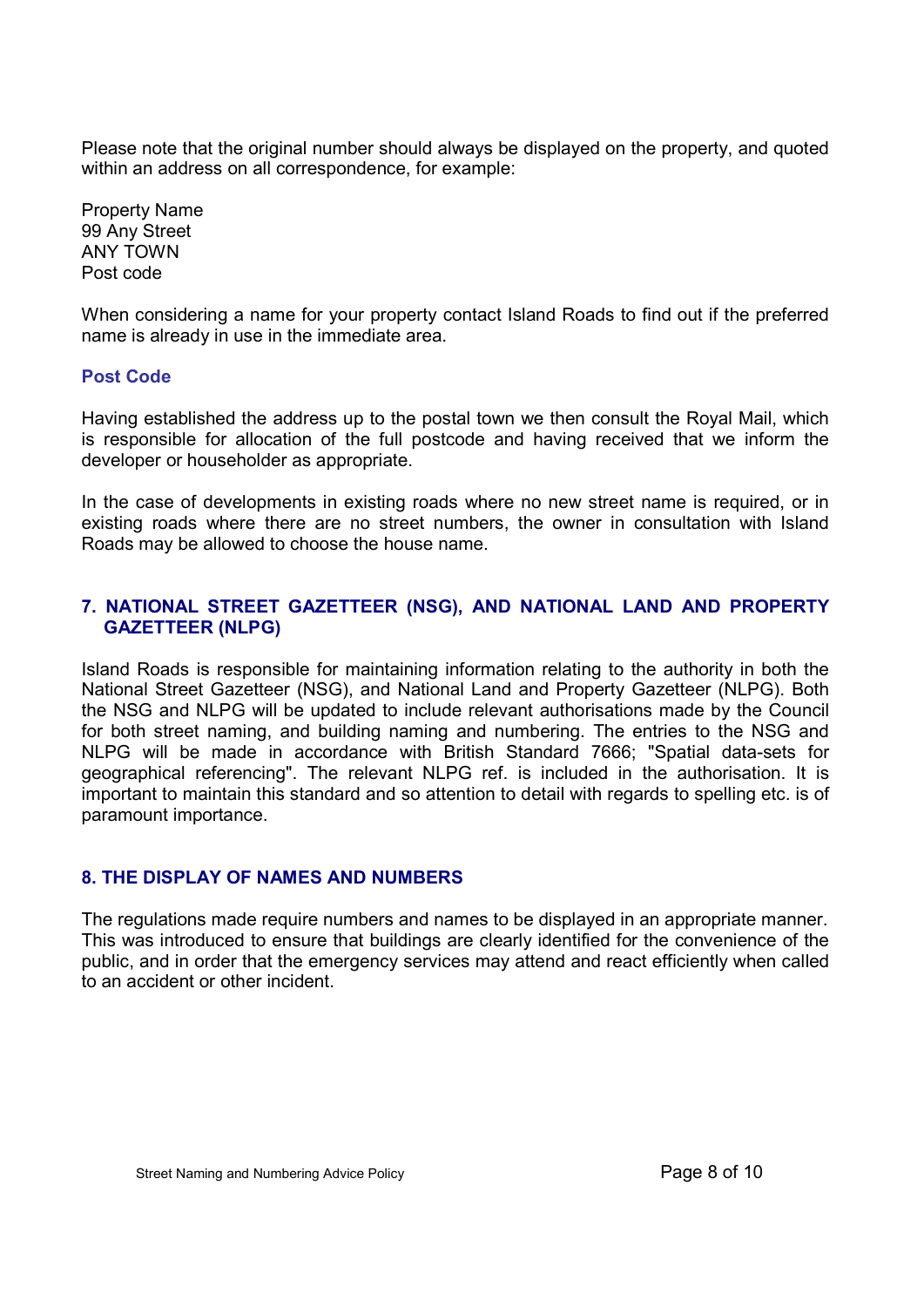The following guidelines apply:-

- 1. Every number or name, or number and name, of any building in any street, way, place, row of houses or block shall be marked and securely attached:
	- a) On the building, the entrance gate, boundary wall or fence immediately adjacent to the gate or entrance of such a building, or in such other position as to be clearly visible from the street or way in which the building is situated.
	- b) With numerals or lettering of such colour as to contrast with the background against which they are displayed.
	- c) With numerals or letters of sufficient size to render them clearly visible from the street or way in which the building is situated.
	- d) In durable, non-absorbent material, which expression shall be deemed to include paint.
- 2. Where the number or name, or number and name, is marked on the building to which it relates, such number or name, or number and name, shall be not more than 6.0 meters above the level of the ground.
- 3. Where the number or name, or number and name, is marked in a position other than on the building on which it relates, such number or name, or number and name, shall be not more than 2.44 metres or less than 0.75 metres above the ground.
- 4. The numerals of which any number is composed shall be Arabic in character. Of particular concern to Island Roads is the number of shops not adequately displaying the appropriate name and number this will need adequate policing to maintain standards. In addition to these guidelines, developers and building owners should be aware that planning permission may be required in the following instances:
- Listed buildings: if the proposed display would affect the special character of the building.

Even relatively small-scale displays or alterations may require listed building consent.

 Advertisement Control: it is possible that a display may be deemed to be a sign requiring consent under the Town and Country Planning (control of Advertisements) Regulations 1992.

 If you are in doubt about the display of the name / number you are advised to consult the Regulations and contact the Isle of Wight Council's Planning Department (www.iwight.com) for further advice.